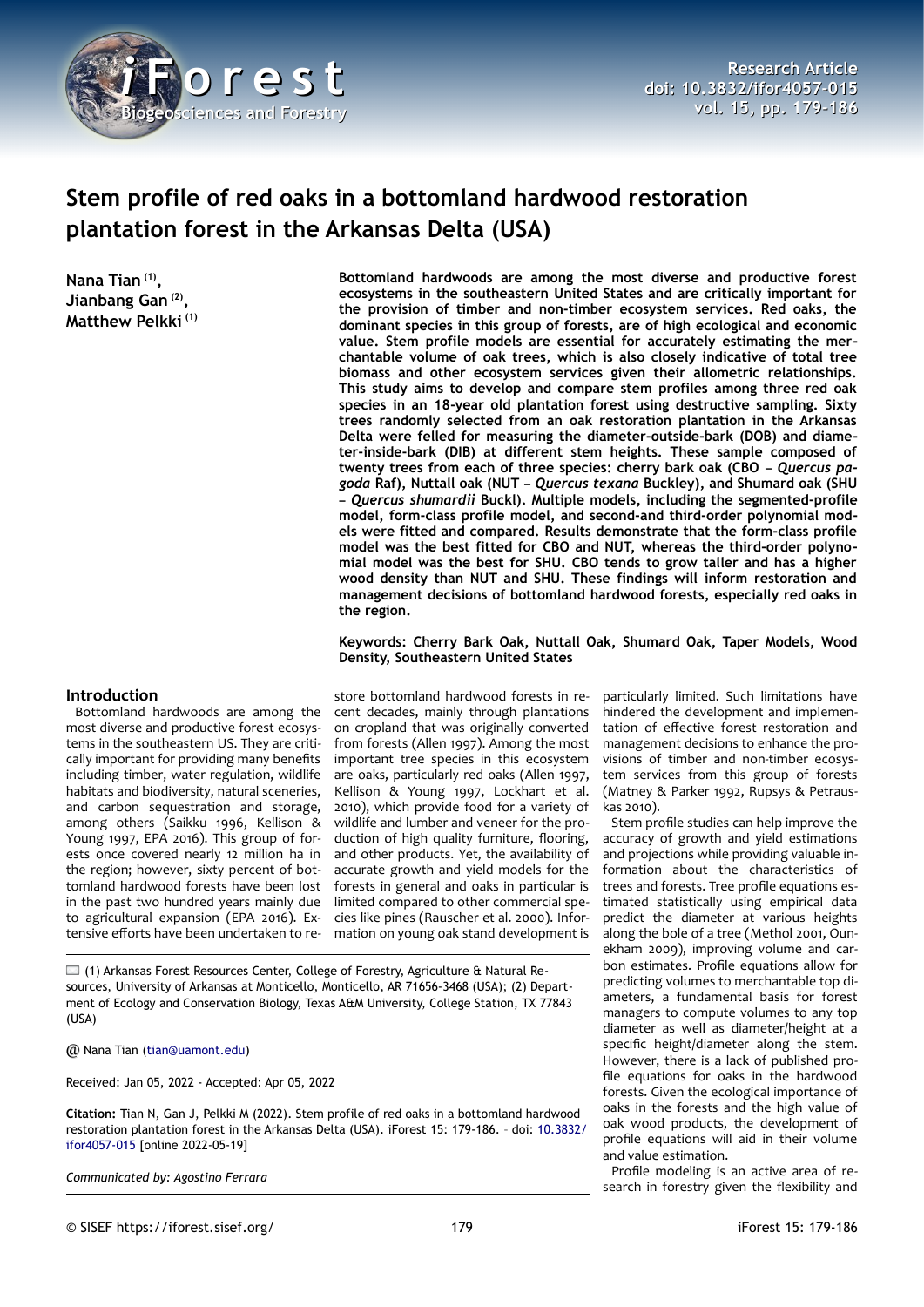utility afforded by the various existing models (Westfall & Scott 2010, Tian et al. 2017). Taper equations represent the mathematical expression of stem diameter change with respect to height on the basis of species, age, and stand condition (Husch et al. 1972, Brooks et al. 2008). A number of taper functions have been developed for different tree species with various forms including simple taper functions, variableform taper functions, and segmented polynomial taper functions (Methol 2001, Jiang et al. 2005). Simple taper functions mainly define tree profiles with a single continuous equation for the whole bole (Bruce et al. 1968, Kozak et al. 1969, Ormerod 1973, Hilt 1980, Gordon et al. 1996, Zakrzewski & MacFarlane 2006). Though simple, they were unable to precisely describe the whole bole profile especially the base of the stem (Jiang et al. 2005). By contrast, the variable-form taper functions assume that the stem form/shape continuously changes with the height (Lee et al. 2003); therefore, those equations describe the stem profile with an exponent variable to characterize the neiloid, paraboloid, and conic (Newnham 1988, Kozak 2004). The advantages of the variable-form taper functions are that they describe the stem form through a continuous function and can predict/estimate the upper-stem diameters more accurately. However, the disadvantage of these functions are their inability to be logically associated to estimating total volumes.

Segmented polynomial taper functions describe stem shape through fitting a distinct equation for each segment and then binding multiple equations together to produce and overall segmented structure estimation (Max & Burkhart 1976, Cao et al. 1980, Clark et al. 1991, Jiang et al. 2005). Max & Burkhart (1976) developed a wellknown profile equation for loblolly pine (*Pinus taeda*) involving a segmented polynomial regression approach, which delin-

eates the bole of a tree into three sections based on the generalized relative geometric form. This approach is based on the assumption that in mathematical evaluation a segmented model will best approximate the stem form. A segmented polynomial profile model can be created by grafting three sub-models at two joint points referred to as inflection points (Sharma & Burkhart 2003). Similar to Max & Burkhart (1976) model, Cao (2009) segmented profile model also consists of three sub-models that are joined at two points; each submodel in Cao (2009) has a form of the modified Goulding & Murray (1976) model, which can be inverted to predict height and volume. Clark et al. (1991) proposed a form-class segmented profile model by incorporating the form quotient of the Girard form class to produce a more robust model. Their model assesses stem structure partially based on the relative measurements involved with the quotient. They compared their model with Max & Burkhart (1976) segmented polynomial equation and found that the form-class segmented model provides more accurate volume estimations. The segmented-profile models including form-class segmented profile models were commonly employed in fitting the stem of hardwood species. For example, Jiang et al. (2005) employed the segmented-profile model by Max & Burkhart (1976) and Clark et al. (1991) in fitting the stem of yellow-poplar; Tian et al. (2017) fitted the invasive tallow stem using both Max & Burkhart (1976) and Cao (2009) as well as Clark et al. (1991). In addition, Alkan & Ozçelik (2020) tested nine taper equations for stem profile and volume of Taurus fir in Taurus Mountains of Turkey and found that among segmented taper models, the Fang et al. (2000) model was the most accurate taper equation for estimating diameter, predicting merchantable, and total volume. Moreover, this model does not require numerical integration like



<span id="page-1-0"></span>**Fig. 1** - Study site and the layout of the measurement plots with all three oak species.

the variable-form equations for volume estimations. Parker (1997) suggested the use of a non-segmented, third degree polynomial for small data sets with limited diameter and height ranges, and developed a computer program for calculating both non-segmented and single or multiple segmented tree profile equations. His equations were based on non-destructive measurements of upper stem diameters of standing trees taken with an optical dendrometer. Overall, segmented polynomial functions composed of a series of submodels representing various sections of the stem perform better than simple or variable form taper functions and are widely used (Ounekham 2009).

The main objective of this study is to develop and compare the stem profile models for three oak species planted in the Arkansas Delta, located in the lower Mississippi River alluvial valley (LMRAV). Hardwood forests in the LMRAV are a typical example of bottomland hardwood forests in the southeastern US in terms of their ecological features, conversion to croplands, and restoration efforts (MacDonald et al. 1979, Allen 1997). The three oak species are cherry bark oak (CBO – *Quercus pagoda* Raf), Nuttall oak (NUT – *Q. texana* Buckley), and Shumard oak (SHU – *Q. shumardii* Buckl). Different profile models for each species will be estimated and compared. Additionally, wood density will also be measured and compared among the three oak species, indicative of the physical property and carbon content of the oak wood. As natural and primary hardwood forests become increasingly scarce and are protected for conservation purposes, a dominant amount of hardwood timber has come from second growth and plantations. Plantations will become increasingly important in timber supply in the near future. Additionally, stem profile equations are fundamental to quantifying tree biomass which is closely related to the provisions of non-timber ecosystem services. Hence, the results of this study will inform decision making in oak plantation design and management to restore the bottomland hardwood forests for both timber and non-timber objectives while enriching the existing literature in oak stem profile, volume, and wood density.

# **Methodology**

## *Study site*

The data for this study were collected from an oak restoration plantation established at the University of Arkansas Division of Agriculture Pine Tree Research Station (AgPTRS) in the Arkansas Delta (35° 07′ 48″ N, 90° 55′ 45″ W). The 12.15 ha hardwood plantation was on a prior flood prone and low productive bean field that was enrolled in the Conservation Reserve Program. The oak trees involved in this study were planted in February 2004 after the site was ripped to a depth of 0.91 m in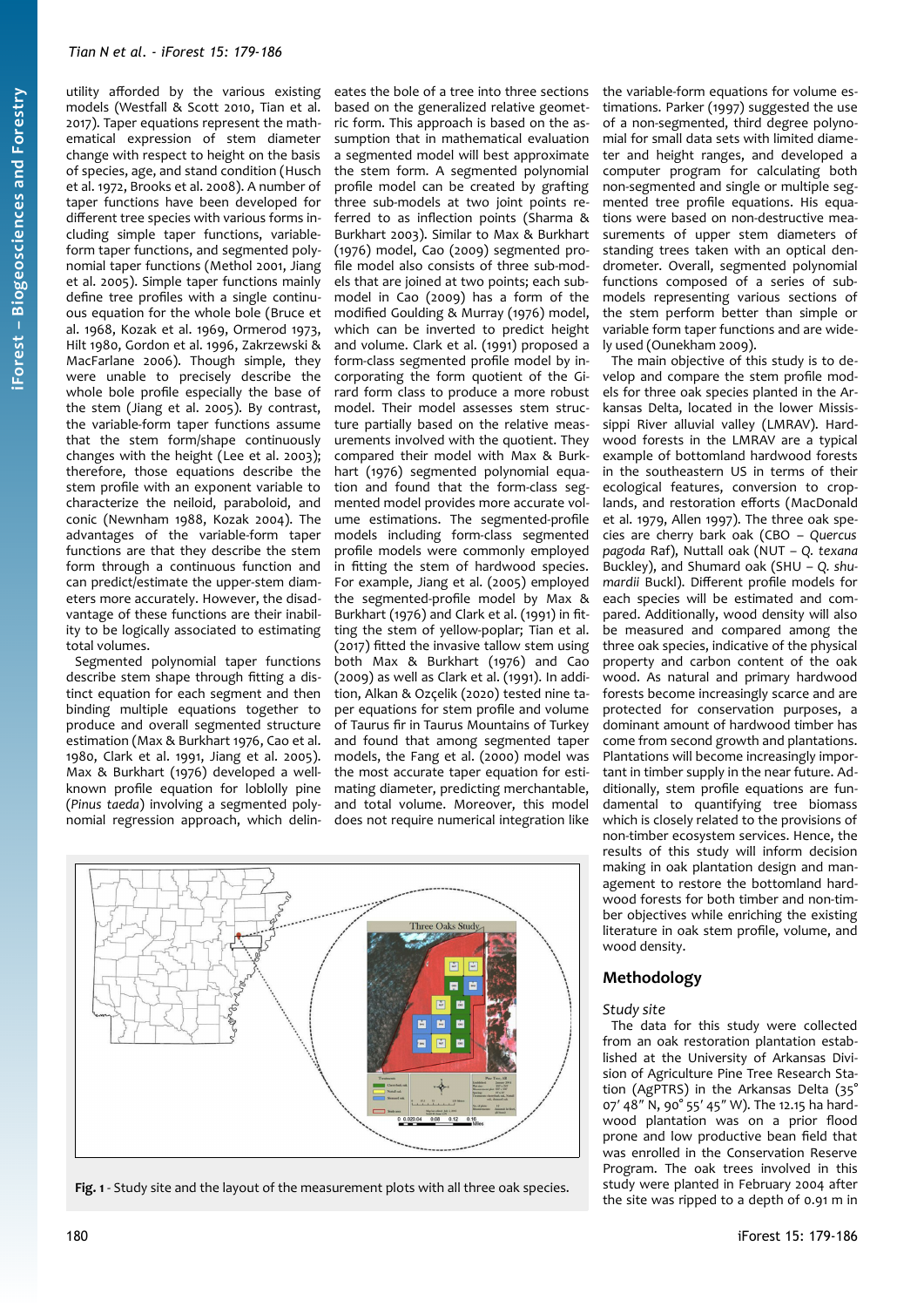November 2003. Seedlings were hand planted at a  $3.05 \times 3.05$  m spacing in 12 plots with 4 replications. Each of the three red oak species (cherry bark oak, CBO – *Quercus pagoda* Raf; Nuttall oak, NUT – *Quercus texana* Buckley; and Shumard oak, SHU – *Quercus shumardii* Buckl) were randomly assigned to  $68.58 \times 68.58$  m plots. ([Fig. 1](#page-1-0)). No further management was applied to the plots in the 18-year interval between planting and data collection for this study.

# *Data collection*

Destructive sampling procedures are a standard practice in tree profile data collection because stem diameters including diameter-outside-bark (DOB) and diameter-inside-bark (DIB) can easily be measured on felled trees. In addition, stem profile data measured along a felled tree provides reliable data, representing one of the most accurate methods for volume quantification. We employed destructive sampling for accurate and reliable profile data measurements of diameter and height value pairs along the entire length of the tree stem.

A total of 60 oak trees were randomly selected (20 for each species of CBO, NUT, and SHU) equally from all each of the four replications in the study (5 trees from each replication). Prior to felling, total height of the standing sample trees was measured with a clinometer; meanwhile, diameter at breast height (DBH) were also measured for all the 60 selected trees. They were then felled at approximately 0.15 m from the ground, and the bole was cleared of branches to facilitate measurements. Merchantable stem length was recorded for each tree by running a tape measurement along the length of the main apical branch until a 10.16 cm DOB was reached. The stem was divided into 1.83 m sections in the field and disks with 2.5-5.0 cm in thickness were then extracted from the midpoint of each section; DOB and DIB were measured at the lower and upper ends of each section. These collected disks were marked with species, tree number as well as disk number. They were sealed in preweighed and marked plastic bags to preserve their green weight. In addition, both DOB and DIB at a selected height (~5.27 m) was also recorded. As a result, DOB and DIB were recorded along the bole at relative heights of 0.15 m, 1.37 m, 1.83 m, 3.66 m, 5.27 m, 5.49 m, 7.32 m etc. until the point of a 10.16 cm diameter outside bark was reached. At each recorded height along the felled stem, both DOB and DIB were measured twice in two different directions for accuracy.

The tree disks were returned to the laboratory and weighed in the pre-weighed bags to determine green weight. The disks were then oven dried at 80 °C and reweighed to determine moisture content. A wedge of wood was then separated from the oven dry disk and the weight of that <span id="page-2-0"></span>**Tab. 1** - Notations associated with stem profile models.

|    | <b>Notations Definition</b>                                                                               |
|----|-----------------------------------------------------------------------------------------------------------|
| TН | The total height of a tree                                                                                |
| h۵ | Breast height (1.37 m)                                                                                    |
| D  | Diameter at breast height (DBH)                                                                           |
| d  | Diameter at specific height of h, including diameter-outside-bark (DOB) and<br>diameter-inside-bark (DIB) |
| h  | Height above the ground to the measurement point                                                          |
| ď  | Calibrated diameter                                                                                       |
| F  | diameter at 5.27 m, including DOB and DIB                                                                 |

wedge was recorded. The volume of the wedge was then determined by the displacement method in water at 3 °C after coating the wedge in paraffin wax. The wood density was computed using the dry weight of the wedge divided by the volume of the same wedge, denoted by grams per cubic centimeter (g  $cm<sup>3</sup>$ ).

#### *Profile models*

A total of seven profile models were fitted in this study including the segmented polynomial models of Max & Burkhart (1976), Cao (2009), Clark et al. (1991) and optimized Cao (2009); and the form-class models of second- and third-order polynomial equations. To be specific, those seven profile models were: (MB) Max & Burkhart (1976); (CAO) Cao (2009); (CSS) Clark et al. (1991), optimized Cao (2009); (OCAO\_F) modified MB to pass through DBH and FC at FC height, optimized Cao (2009); (OCAO\_R) modified MB to pass through DBH and FC at relative height; (POLY3) 3rdorder polynomial joined at breast height to 5th order polynomial; and (POLY2) 2<sup>nd</sup>-order polynomial joined at breast height to 5<sup>th</sup>-order polynomial. Specific mathematic expressions of these models are shown in the equations below. The notations associated with the seven taper equations are listed in [Tab. 1.](#page-2-0)

The widely used MB profile function is expressed in eqn. 1 and *b*1, *b*2, *b*3, *b*4, *α*, and β are parameters to be estimated, *α* and β represent the joint points as showed in the constraint conditions function. This segmented polynomial model describes a tree stem with three sections (eqn. 1):

$$
\frac{d}{D} = [b_1(S-1) + b_2(S_2 - 1) + b_3(\alpha - S)^2 I_1 + b_4(\beta - S)^2 I_2]^{0.5}
$$
\n(1)

where *S* = (*h*/*TH*) and *S*<sub>2</sub> = (*h*)<sup>2</sup>/(*TH*)<sup>2</sup>. The constraint conditions for this model are  $(ean. 2):$ 

$$
\begin{cases}\n\text{if } h=H \text{ then } d=0 \\
\text{if } h=h_D \text{ then } d=D \\
\text{if } S \le \alpha \text{ then } I_1=1 \text{ else } I_1=0 \\
\text{if } S \le \beta \text{ then } I_2=1 \text{ else } I_2=0\n\end{cases}
$$
\n(2)

The profile model of CAO including the optimized OCAO\_F and OCAO\_R (Cao

2009) is shown in eqn. 3-5 with parameter  $b_1$  being modified to parameter  $b_1^*$  for OCAO\_R (eqn. 3, eqn. 4, eqn. 5):

$$
y^*(1-S)=b_1^*(1-S)+b_2\cdot(1-S)^2+b_3 \cdot I_1(1-S-\alpha)^2+b_4 \cdot I_2(1-S-\beta)^2
$$
 (3)

$$
^* = \frac{(d^*)^2}{D^2} \tag{4}
$$

$$
b_1^* = \frac{y(1-S_3) - \hat{y}(1-S_3) + b_1 \cdot (1-S_3)}{1-S_3}
$$
 (5)

where  $S_3 = 4.5$ /*TH*.

*y*

The segmented model of CSS describes the stem with four sections composed of the butt section (from stump to breast height of 1.37 m), lower stem (between 1.37 m and 5.27 m), middle stem (from 5.27 m to 40-70% of total height), and upper stem (from 40% to 70% of total height to the tip of the tree – Jiang et al. 2005, Ozçelik et al. 2011). The mathematic expression is presented in eqn. 9, where  $b_1$ ,  $b_2$ ,  $b_3$  are the parameters for the butt section;  $b_4$  is the parameter for the lower stem;  $b_5$ ,  $b_6$ are the coefficients for height above 5.27 m;  $Z_1 = 1-(h/TH) = 1 - S$ ;  $Z_2 = 1-(4.5/TH) = 1 - S_3$ *Z*3 = (*h*-17.3)/(*H*-17.3).

$$
\omega_1 = D^2 \left[ 1 + \frac{\left(b_2 + \frac{b_3}{D^3}\right) \left(Z_1^{b_1} - Z_2^{b_1}\right)}{1 - Z_2^{b_1}} \right]
$$
(6)

$$
\omega_2 = D^2 - \frac{(D^2 - F^2)(Z_2^{b_2} - Z_1^{b_4})}{Z_2^{b_4} - \left(1 - \frac{17.3}{TH}\right)^{b_4}}
$$
(7)

$$
\omega_3 = \alpha \left(Z_3 - 1\right)^2 + I_M \frac{1 - \alpha}{b_5^2} (b_5 - Z_3)^2 \tag{8}
$$

$$
d = (I_s \omega_1 + I_B \omega_2 + I_T F^2 \omega_3)^{0.5}
$$
 (9)

Hence, the constraints for this model are (eqn. 10):

\n if 
$$
h \leq 1.37
$$
 then  $I_s = 1$  else  $I_s = 0$   
\n if  $1.37 \leq h \leq 5.27$  then  $I_p = 1$  else  $I_p = 0$   
\n if  $5.27 \leq h$  then  $I_r = 1$  else  $I_r = 0$  (10)\n

\n\n if  $h \leq [5.27 + b_s(H - 5.27)]$   
\n then  $I_M = 1$  else  $I_M = 0$ \n

By contrast, the form-class models of second- and third-order polynomial models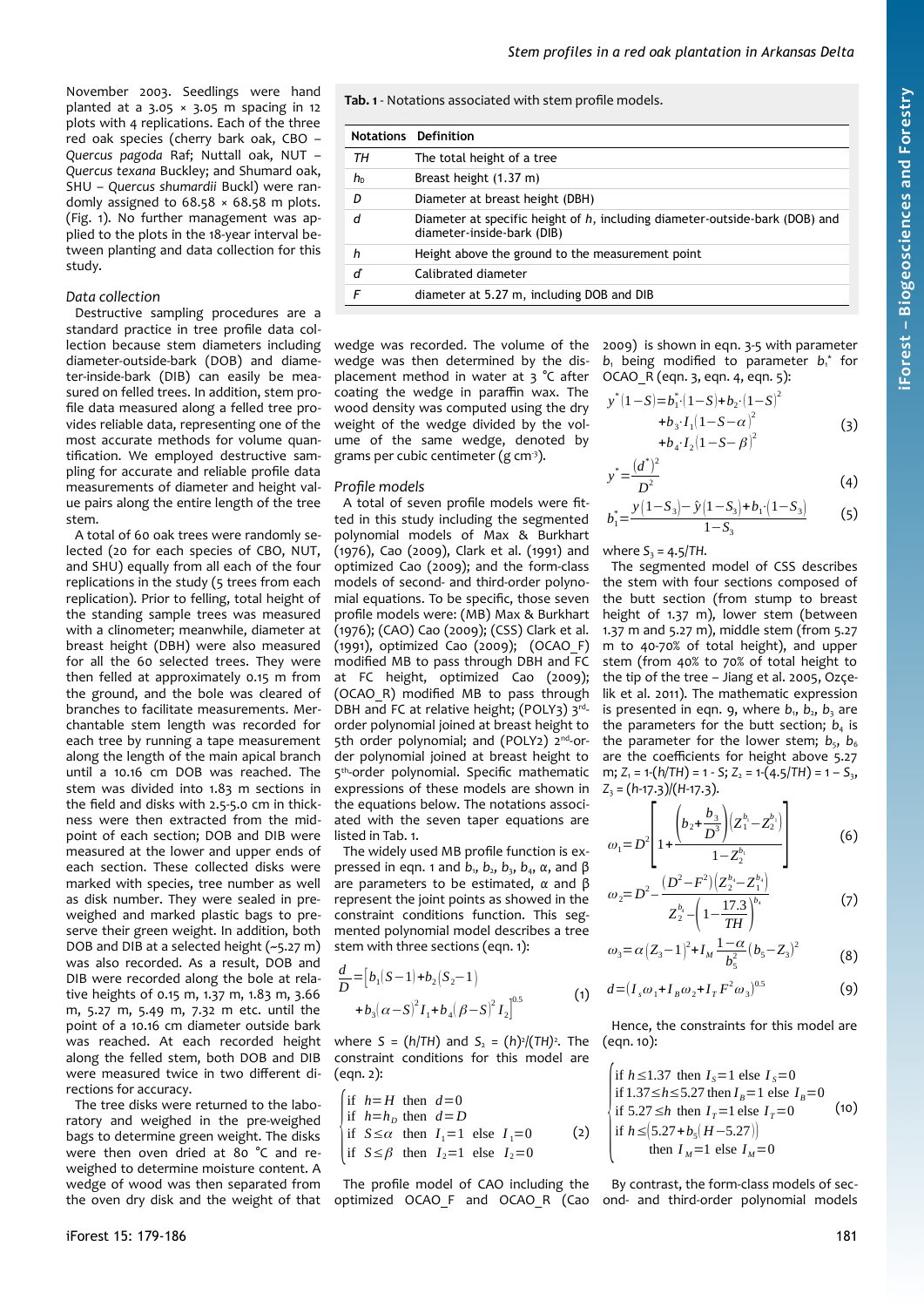are shown in eqn. 11 and 12, respectively:

$$
d = b_1 + b_2 h^2 + b_3 h + b_4
$$
 (11)  

$$
d = b_1 + b_2 h^3 + b_3 h^2 + b_1 h + b_2
$$
 (12)

$$
d = b_1 + b_2 h^3 + b_3 h^2 + b_4 h + b_5
$$

where  $b_1$ ,  $b_2$ ,  $b_3$ ,  $b_4$ ,  $b_5$  are the parameters to be estimated.

#### *Statistical analysis*

To test for differences in DBH and total height of CBO, NUT, and SHU at a 0.05 significance level, analysis of variance (ANOVA) was employed.

The measurements of DOB, DIB, and height pairs provided the inputs for TProfile (Matney 1996) to estimate the parameters of each profile equation described above. All profile equations fitted in this study were calculated using Tprofile which can fit commonly used profile functions for a variety of hardwood species throughout the Southeast US (Matney 1996, Gordon et al. 2015). One potential problem in fitting the stem profile model is autocorrelation (VanderSchaaf & Burkhart 2007, Yang et al. 2009); to address this concern, Durbin-Watson test for both DOB and DIB data of three oak species were performed. The test statistic values were all around 1.4/1.5 (p-value  $\sim$  0.09), indicating that autocorrelation was not a major concern in the data.

Those fitted equations were evaluated and compared using mean absolute error (MAE), root mean square error (RMSE), and the index of fit (FI). Specifically, the MAE (eqn. 13) was computed along the bole as the average absolute difference between observed and predicted diameter values. The RMSE (eqn. 14) was calculated by the square root of the average of the absolute value of the squared biases whereas FI (eqn. 15) was calculated as one minus the sum of squared errors divided by the total sum of squares.

$$
MAE = \frac{\sum_{i=1}^{n} |Y_i - \hat{Y}_i|}{n}
$$
(13)  
\n
$$
RMSE = \sqrt{\frac{\sum_{i=1}^{n} (Y_i - \hat{Y}_i)^2}{n}}
$$
(14)  
\n
$$
FI = 1 - \frac{\sum_{i=1}^{n} (Y_i - \hat{Y}_i)^2}{\sum_{i=1}^{n} (Y_i - \bar{Y})^2}
$$
(15)

where *Y*<sup>i</sup> denotes the observations/measurements,  $\hat{Y}_i$  represents the predictions,  $\hat{Y}_i$ is the mean of *Y*i, and *n* is the number of observations in the dataset.

Furthermore, we plotted the residuals (computed by observed values minus predicted values) of DOB and DIB against relative height to diagnose how well each model predicted the stem profile data. Together with the computed RMSE and FI values, we determined the best fit profile equation for each oak species.

<span id="page-3-0"></span>**Tab. 2** - Descriptive statistics of DBH and total tree height for CBO, SHU, and NUT. Different letters in each column indicate statistically different values (p<0.05). (CBO): cherry bark oak (*Quercus pagoda* Raf); (NUT): Nuttall oak (*Quercus texana* Buckley); (SHU): Shumard oak (*Quercus shumardii* Buckl); (n): sample size; (SD) standard deviation.

| Oak species<br>(n) | <b>Statistics</b> | <b>DBH</b><br>(cm) | <b>Total Height</b><br>(m) | Wood density<br>$(g cm-3)$ |
|--------------------|-------------------|--------------------|----------------------------|----------------------------|
| CBO                | Average           | $18.44^{\circ}$    | $17.75^{\circ}$            | 0.73 <sup>a</sup>          |
| (20)               | Min               | 13.72              | 15.24                      | 0.65                       |
|                    | Max               | 23.11              | 19.81                      | 0.86                       |
|                    | SD.               | 2.67               | 1.09                       | 0.05                       |
| <b>NUT</b>         | Average           | $16.51^a$          | 15.56 <sup>b</sup>         | 0.68 <sup>b</sup>          |
| (20)               | Min               | 11.68              | 12.19                      | 0.49                       |
|                    | Max               | 20.60              | 18.29                      | 0.83                       |
|                    | <b>SD</b>         | 2.59               | 1.48                       | 0.07                       |
| <b>SHU</b>         | Average           | 16.61a             | 13.58c                     | 0.68 <sup>b</sup>          |
| (20)               | Min               | 11.05              | 11.28                      | 0.59                       |
|                    | Max               | 26.67              | 16.46                      | 0.77                       |
|                    | SD                | 4.39               | 1.34                       | 0.04                       |

# **Results**

*Descriptive statistics for three oak species*

The descriptive statistics of DBH, total height, and wood density for all three oak species of CBO, NUT, and SHU are summarized in [Tab. 2](#page-3-0). Average DBH for CBO, NUT, and SHU were 18.44 cm, 16.51 cm, and 16.61 cm, respectively. Total height, on average, was 17.75 m, 15.56 m, and 13.58 m respectively for CBO, NUT, and SHU. The results of ANOVA tests indicated that there was no distinct difference in DBH among CBO, NUT, and SHU; however, a significant difference was found in total height among them. To be specific, CBO was significantly taller than NUT which was taller than SHU, though they were planted in a similar environment at the same time. NUT and SHU have a similar wood density, which is significantly lower than that of CBO.

#### *Profile equation parameters and comparisons*

Tprofile estimated parameters for all seven profile models for the three oak species. Tab. S1 (Supplementary material) summarizes parameter estimations of all fitted profile models for both DOB and DIB of each oak species and the number of observations for each model. According to the MAE (lower), RMSE (lower), and FI (higher – [Tab. 3\)](#page-4-1) along with graphical evaluation of residual plots (Fig. S1a-S1c in Supplementary material), the CSS profile model was the best fitted for both CBO and NUT; however, the third-order polynomial model (POLY3) was the best fitted for SHU, especially in terms of DIB. Specifically, the FI, MAE, and RMSE for both DOB and DIB of CBO were  $FI_{OB/IB} = 0.987$ , MAE $_{OB/IB} = 0.025$ , and RMS $E_{OB/IB}$  = 0.094 with the CSS model; whereas for NUT with the CSS model, the FI, MAE, and RMSE were estimated at  $FI_{OB}$ 

 $= 0.973$ , MAE<sub>OB</sub> = 0.033, and RMSE<sub>OB</sub> = 0.145 for DOB and at  $FI_{IB} = 0.967$ , MAE<sub>IB</sub> = 0.033, and  $RMSE_{IB} = 0.150$  for DIB, respectively. By contrast, the FI, MAE, and RMSE for SHU with the POLY3 model were estimated at  $FI_{OB} = 0.976$ ,  $MAE_{OB} = 0.041$ , and  $RMSE_{OB} =$ 0.140 for DOB, and  $FI_{IB} = 0.968$ , MAE<sub>IB</sub> = 0.064, and RMSE<sub>IB</sub> = 0.152 for DIB. To be noted, the MAE of CSS for both DOB and DIB profile of CBO species was slightly higher than the MB model ( $MAE<sub>MB</sub>$  ob = 0.023, MAE<sub>MB IB</sub> = 0.015) while it was slightly higher than the CAO model (MAE<sub>CAO OB</sub> = 0.028) for DOB profile of NUT. In addition, there was no difference in FI and RMSE for SHU between the POLY3 and CSS models for DOB. Yet, there was a slight difference in FI and RMSE for the DIB profile of SHU between the two models with  $FI_{IB} = 0.966$ and  $RMSE_{IB} = 0.155$  for the CSS model. Tab. S1 (Supplementary material) summarizes the parameters estimated for all seven models for both DOB and DIB profiles together with the total number of observations utilized in the model fitting; [Tab. 3](#page-4-1) summarized all the statistics of model evaluation.

In addition, model performance was further evaluated using average residual plots for all seven models of three oak species (see Fig. S1-S3 in Supplementary material). In these plots, the *y*-axis represents the average residues and *x*-axis represents the relative height, *h/TH*. By comparing seven average residual curves for each species, we found that the best fitted model for both CBO and NUT was the CSS model while POLY3 is the best for SHU.

Finally, graphical profile comparisons were also made to visualize the difference between the average observed and predicted stem forms with 0.1 relative height interval [\(Fig. 2](#page-4-0), [Fig. 3](#page-5-1), [Fig. 4\)](#page-5-0). We constructed the stem profile curves for both DOB and DIB for each species using its best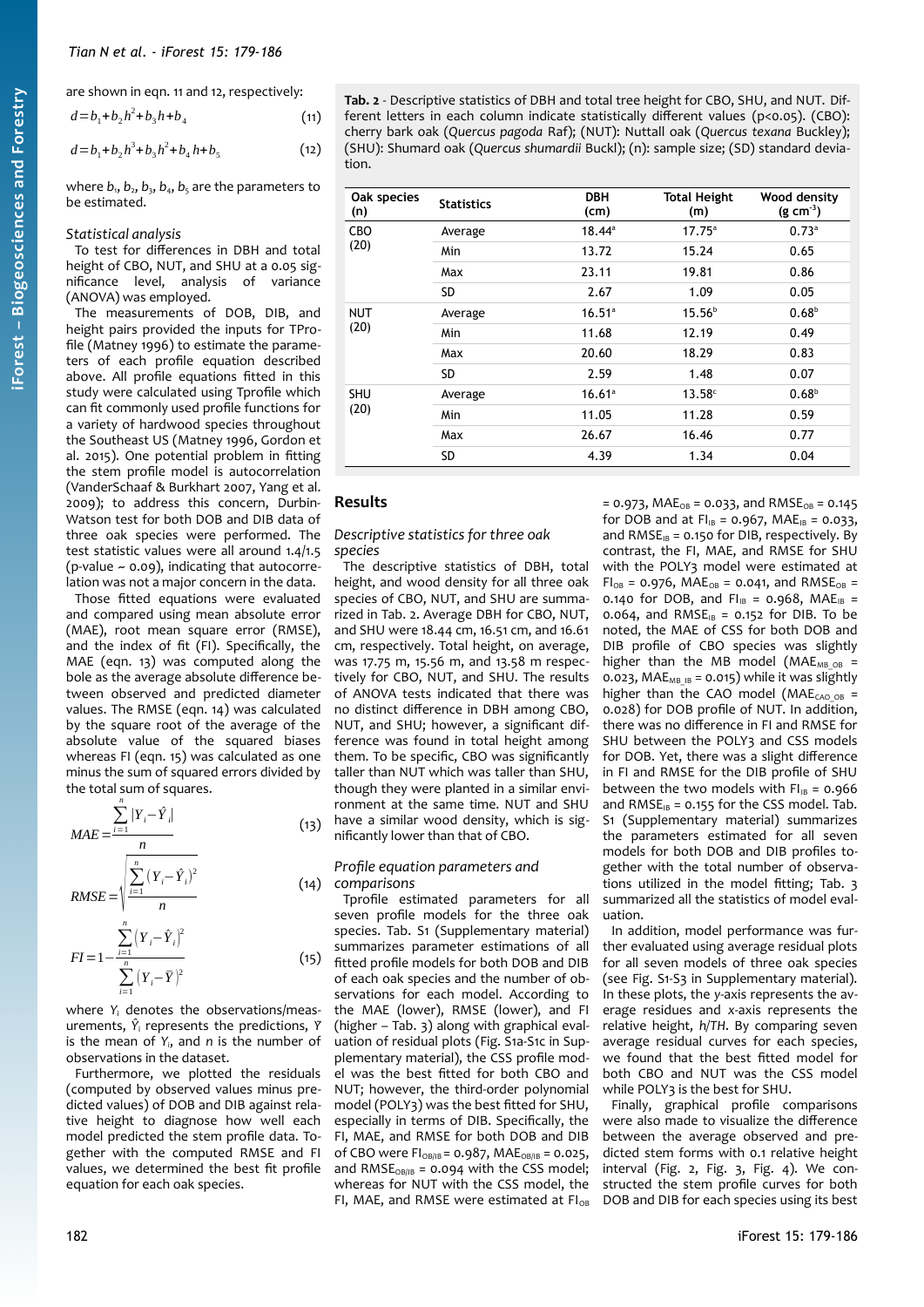<span id="page-4-1"></span>**Tab. 3** - Model evaluation statistics of MAE, EMSE, and FI of seven profile models for oak species of CBO, NUT, and SHU. (CBO): cherry bark oak *(Quercus pagoda* Raf); (NUT): Nuttall oak (*Quercus texana* Buckley); (SHU): Shumard oak (*Quercus shumardii* Buckl); (MB): Max & Burkhart (1976); (CAO); Cao (2009); (CSS) Clark et al. (1991); (OCAO\_F): optimized Cao (2009) modified MB to pass through DBH and FC at FC height; (OCAO\_R): optimized Cao (2009) modified MB to pass through DBH and FC at relative height; (POLY3): 3rd-order polynomial joined at breast height to 5th-order polynomial; (POLY2): 2nd-order polynomial joined at breast height to 5th-order polynomial; (DIB): diameter-inside-bark; (DOB): diameter-inside-bark.

| Model             | Oak species<br><b>Statistics</b> | CBO        |            | <b>NUT</b> |            | <b>SHU</b> |            |
|-------------------|----------------------------------|------------|------------|------------|------------|------------|------------|
|                   |                                  | <b>DOB</b> | <b>DIB</b> | <b>DOB</b> | <b>DIB</b> | <b>DOB</b> | <b>DIB</b> |
| MB                | <b>RMSE</b>                      | 0.117      | 0.109      | 0.234      | 0.229      | 0.183      | 0.188      |
|                   | <b>MAE</b>                       | 0.023      | 0.015      | 0.033      | 0.036      | 0.089      | 0.089      |
|                   | Index of Fit                     | 0.979      | 0.979      | 0.930      | 0.925      | 0.958      | 0.951      |
| CAO               | <b>RMSE</b>                      | 0.135      | 0.122      | 0.224      | 0.244      | 0.196      | 0.028      |
|                   | <b>MAE</b>                       | 0.071      | 0.056      | 0.028      | 0.117      | 0.140      | 0.254      |
|                   | Index of Fit                     | 0.973      | 0.975      | 0.934      | 0.914      | 0.953      | 0.891      |
| <b>CSS</b>        | <b>RMSE</b>                      | 0.094      | 0.094      | 0.145      | 0.150      | 0.140      | 0.155      |
|                   | <b>MAE</b>                       | 0.025      | 0.025      | 0.033      | 0.033      | 0.089      | 0.091      |
|                   | Index of Fit                     | 0.987      | 0.987      | 0.973      | 0.967      | 0.976      | 0.966      |
| OCAO F            | <b>RMSE</b>                      | 0.109      | 0.104      | 0.201      | 0.236      | 0.157      | 0.221      |
|                   | <b>MAE</b>                       | 0.051      | 0.043      | 0.074      | 0.178      | 0.079      | 0.157      |
|                   | Index of Fit                     | 0.982      | 0.981      | 0.947      | 0.920      | 0.970      | 0.932      |
| OCAO_R            | <b>RMSE</b>                      | 0.099      | 0.086      | 0.173      | 0.191      | 0.140      | 0.208      |
|                   | <b>MAE</b>                       | 0.036      | 0.028      | 0.048      | 0.071      | 0.081      | 0.160      |
|                   | Index of Fit                     | 0.985      | 0.986      | 0.958      | 0.945      | 0.974      | 0.934      |
| POLY3             | <b>RMSE</b>                      | 0.102      | 0.104      | 0.191      | 0.229      | 0.140      | 0.152      |
|                   | <b>MAE</b>                       | 0.041      | 0.030      | 0.036      | 0.074      | 0.041      | 0.064      |
|                   | Index of Fit                     | 0.984      | 0.984      | 0.953      | 0.940      | 0.976      | 0.968      |
| POLY <sub>2</sub> | <b>RMSE</b>                      | 0.104      | 0.109      | 0.188      | 0.206      | 0.140      | 0.152      |
|                   | <b>MAE</b>                       | 0.043      | 0.036      | 0.036      | 0.079      | 0.046      | 0.064      |
|                   | Index of Fit                     | 0.984      | 0.982      | 0.953      | 0.939      | 0.976      | 0.967      |

<span id="page-4-0"></span>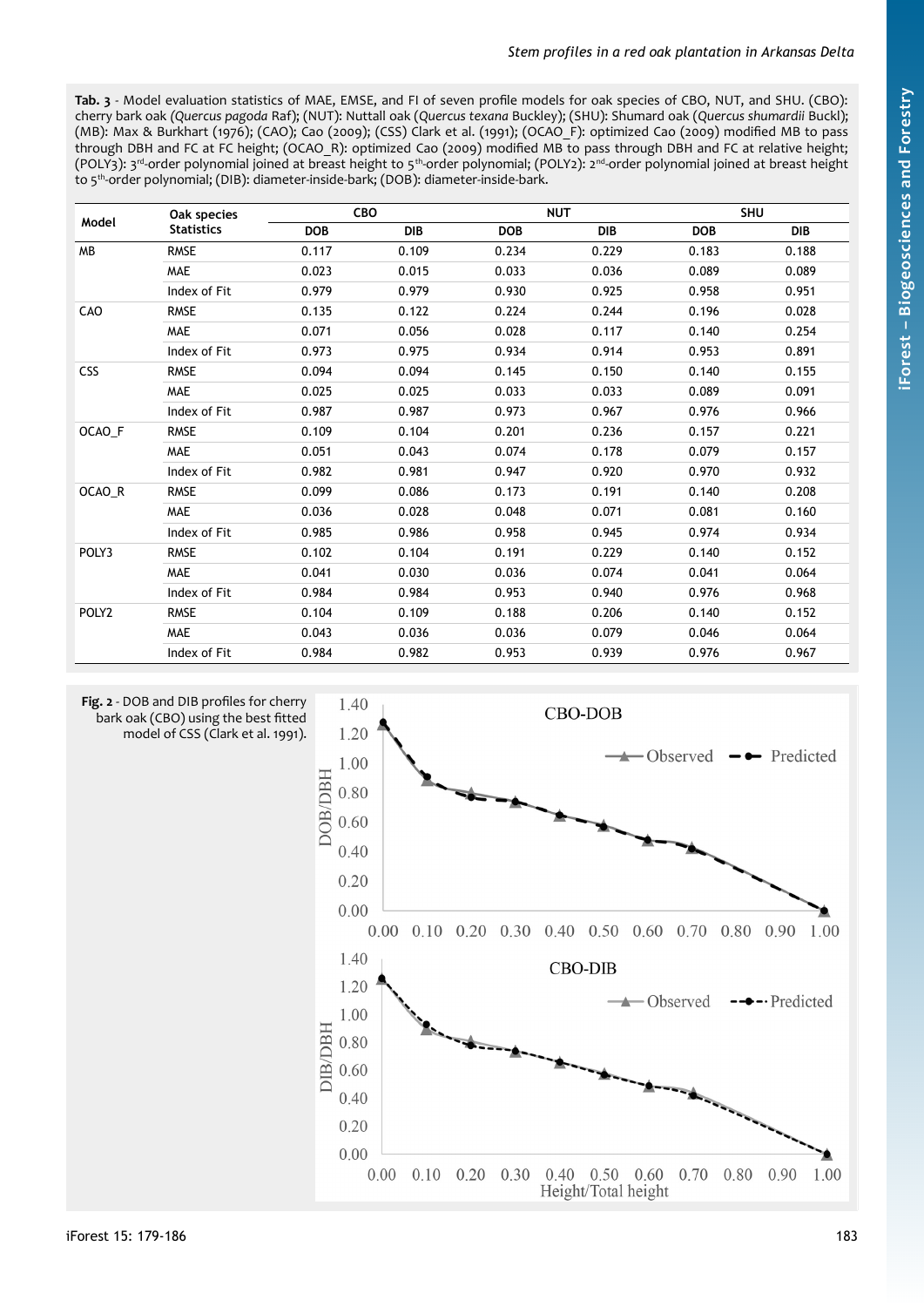

<span id="page-5-1"></span>**Fig. 3** - DOB and DIB profiles for Nuttall oak (NUT) using the best fitted model of CSS (Clark et al. 1991).

fitted profile equations and the measurement data. Those curves also demonstrated that there was a good fit between the observed and predicted stem diameter values along the stem, which in turn confirmed that those profile equations were able to accurately predict the stem profile.

# **Discussion**

As explained by Avery & Burkhart (2002), numerous factors could affect the performance of profile equations, including species, region, number of sample trees, data collection method among others. Those factors were all carefully considered and taken into account in the development of oak profile equations in this study. As reported by Saarinen et al. (2019), the sample size of destructive stem analysis could affect parametrizing the stem profile equations. A total sample of 60 oak trees, with 20 trees for each species, is considered to



<span id="page-5-0"></span>**Fig. 4** - DOB and DIB profiles for Shumard oak (SHU) using the best fitted model of POLY3 (3<sup>rd-</sup>order polynomial joined at breast height to  $5<sup>th</sup>$ -order polynomial).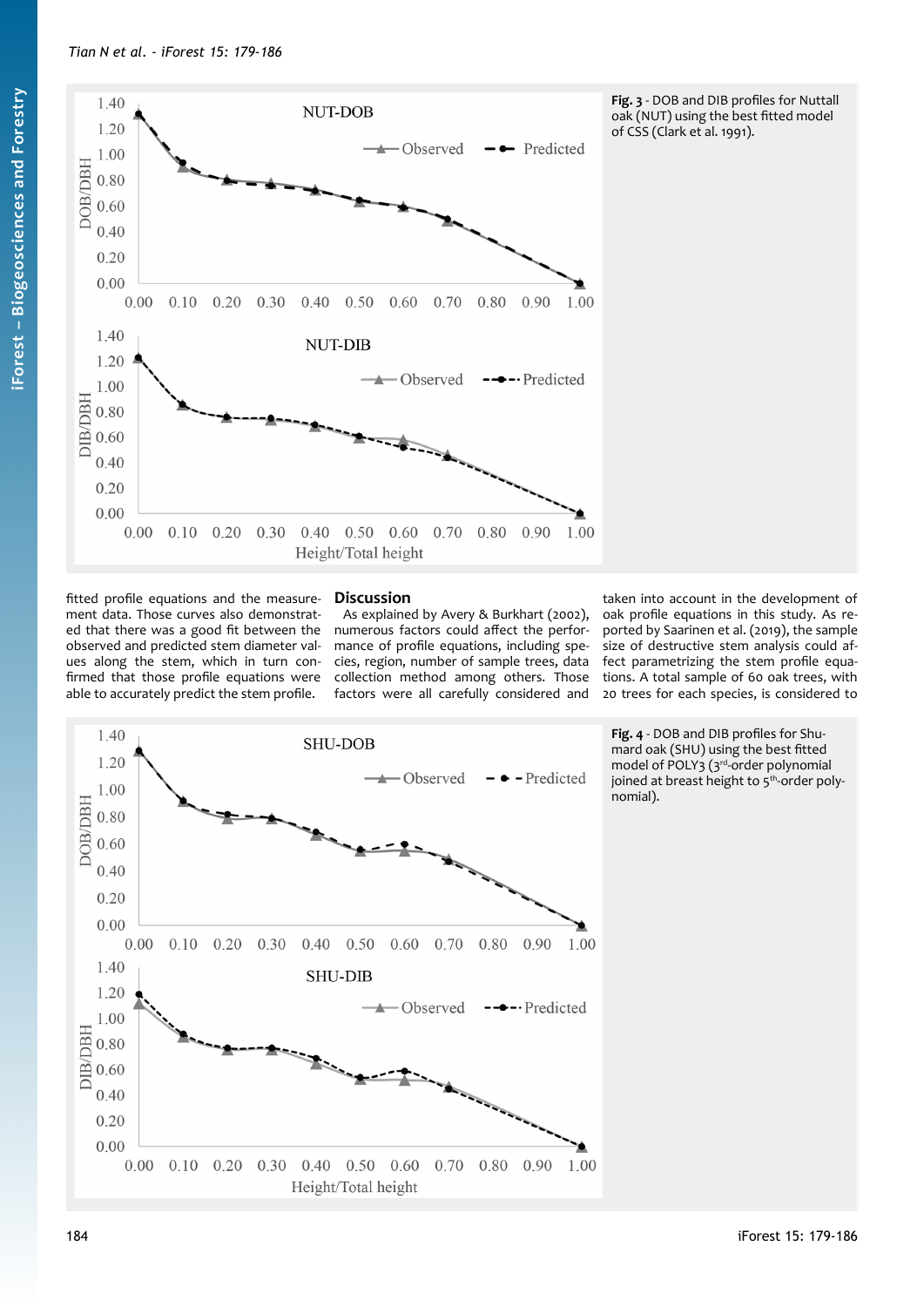be an appropriate sample size for this study given that all oak trees were felled on the same even-aged restoration plantation site. However, since the data comes from a single site, the effect of geographical variability is not addressed. Variables including total height, DBH, various heights along the stem, and DOB and DIB at different heights were measured using the destructive sampling method. This procedure provided reliable data for fitting the oak profile models. Seven different profile models were estimated and compared for each oak species. Multiple indicators including RMSE, index of fit, and residual plots were used to diagnose the fitted models, representing a statistically sound approach for model evaluation.

Our results show that the best fitted model was CSS for both CBO and NUT, whereas it was POLY3 for SHU. Although no difference was found between CSS and POLY3 for fitting the DOB profile of SHU, for the DIB profile of SHU the FI of the CSS model was slightly lower than that of POLY3, while the RMSE of the CSS model was slightly higher than that of POLY3. As reported by Muhairwe et al. (1994), species could be an influencing factor for stem form variation. The MB model did not exhibit better performance than CSS. This may be partly because the MB model is constrained by a lack of representation of upper stem diameter, which is evidenced by an insufficient number of observations in the upper crown area. Moreover, the most important advantage of Clark et al. (1991) is using extra upper diameter measurement at 5.27 m which also contributed to the model performance. Leites & Robinson (2004) reported that crown dimension is another potential factor that contributes to the differences of stem profile. Therefore, future work can incorporate crown length and crown ratio into the profile models. In addition, utilization of modern regression techniques such as the mixedeffects modeling approach can also improve the profile model performance. For example, Gómez-García et al. (2013) developed a mixed-effect variable exponent taper equation for birch trees in northwestern Spain which produced the best fitting statistics. The profile equations that express mathematical relationships between tree height and diameter are essential for quantifying stem volume as well as total tree biomass and carbon content. Based on the profile equations, stem volume can then be calculated (Von Gadow et al. 2001). With properly estimated allometric relationships between the volumes of stem and other parts of the tree, total tree biomass and carbon content can also be derived. Besides, the similarities and differences in DBH and total heights among the three species can aid in selecting a proper species mix to achieve different management objectives. For example, Cherry bark oak is a better species choice than Nuttall or Shumard oak if the management objec-

tive is for timber, biomass, or carbon because cherry bark oak grows taller and has a higher wood density than Nuttall or Shumard oak, although they have similar DBH at the same age (Stein et al. 2003). However, because of their different heights, the mix of the three species can create more diverse stand structure and enhance biodiversity. Thus, our results provide a basestation for guiding the restoration and management of bottomland hardwood plantation forests to achieve both timber and non-timber objectives.

### **Conclusions**

We estimated stem profile models for three red oak species (cherry bark, Nuttall, and Shumard oaks) with data collected from 60 felled trees randomly selected from a plantation in the Arkansas Delta in the southern United States. We found the best fitted model was Clark et al. (1991) profile equation for cheery bark and Nuttall oaks and the third-order polynomial model for Shumard oak. Additionally, there is no statistically significant difference in DBH among the three oak species while cherry bark oak is the tallest and has the highest wood density of the three species. The fitted profile equations in this study can be implemented into inventory software such as TCruise (Matney 1996) to improve the stem volume estimates of young oak trees in Arkansas Mississippi Delta. Given that an increasing amount of hardwood timber is supplied from second growth and plantations, our findings will guide decision making in red oaks restoration and management and their wood product marketing. Moreover, our estimated stem profile models and wood density can help quantify total tree biomass and associated carbon content. This, however, will entail the development of allometric relationships between the volumes or biomass quantities of stem and other parts of trees such as branches, leaves, and roots. Future studies on this site will determine if the stem profiles change over time as this plantation matures.

A few caveats of this study should be noted. First, while the results of fitted profile models provide a guideline for estimating the stem volume of oak species, we do not include comparisons with oak volume models given that the focus of this study was to compare stem profiles among different oak species grown on the same site instead of volume prediction. Second, the data were collected from an even-aged plantation and could not symbolize to other natural/planted mixed species and uneven-aged bottomland hardwood forests in this region, further study is needed to assess the viability of widespread application.

## **Acknowledgments**

We are thankful for the support provided by the College of Forestry, Agriculture & Natural Resources at the University of Arkansas at Monticello and the Arkansas Center for Forest Business in completing this study. We also thank Ouname Mhotsha for helping data collection, and Ruxin Tao for his suggestion in making the study site map. Additionally, we are grateful for all field supports including technical and equipment support provided by the Division of Agriculture Pine Tree Research Station.

# **References**

- Alkan O, Ozçelik R (2020). Stem taper equations for diameter and volume predictions of *Abies cilicica* Carr. in the Taurus Mountains, Turkey. Journal of Mountain Science 17 (12): 3054-3069. - doi: [10.1007/s11629-020-6071-x](https://doi.org/10.1007/s11629-020-6071-x)
- Allen JA (1997). Reforestation of bottomland hardwoods and the issue of woody species diversity. Restoration Ecology 5 (2): 125-134. - doi: [10.1046/j.1526-100X.1997.09715.x](https://doi.org/10.1046/j.1526-100X.1997.09715.x)
- Avery TE, Burkhart HE (2002). Forest Measurements. McGraw-Hill series in forest resources. McGraw-Hill, Boston, MS, USA, pp. 456.
- Brooks JR, Jiang L, Ozcelik J (2008). Compatible stem volume and taper equations for Brutian pine, Cedar of Lebanon, and Cilicica fir in Turkey. Forest Ecology and Management 256: 147- 151. - doi: [10.1016/j.foreco.2008.04.018](https://doi.org/10.1016/j.foreco.2008.04.018)
- Bruce D, Curtis RO, Vancoevering C (1968). Development of a system of taper and volume tables for red alder. Forest Science 14 (3): 339- 350. [online] URL: [http://academic.oup.com/for](http://academic.oup.com/forestscience/article-abstract/14/3/339/4709725) [estscience/article-abstract/14/3/339/4709725](http://academic.oup.com/forestscience/article-abstract/14/3/339/4709725)
- Cao QV, Burkhart HE, Max TA (1980). Evaluation of two methods for cubic-volume prediction of loblolly pine to any merchantable limit. Forest Science 26: 71-80. [online] URL: [http://acad](http://academic.oup.com/forestscience/article-abstract/26/1/71/4656347) [emic.oup.com/forestscience/article-abstract/26](http://academic.oup.com/forestscience/article-abstract/26/1/71/4656347) [/1/71/4656347](http://academic.oup.com/forestscience/article-abstract/26/1/71/4656347)
- Cao QV (2009). Calibrating a segmented taper equation with two diameter measurements. South Journal of Application Forest 33 (2): 58- 61. - doi: [10.1093/sjaf/33.2.58](https://doi.org/10.1093/sjaf/33.2.58)
- Clark A, Souter RA, Schlaegel BE (1991). Stem profile equations for southern tree species. Res. Pap. SE-282, USDA Forest Service, Southeastern Forest Experiment Station, Asheville, NC, USA, pp. 113. [online] URL: [http://books.](http://books.google.com/books?id=ZO4TAAAAYAAJ) [google.com/books?id=ZO4TAAAAYAAJ](http://books.google.com/books?id=ZO4TAAAAYAAJ)
- EPA (2016). Bottomland hardwoods. Environmental Protection Agency, Washington, DC, USA, pp. 10. [online] URL: [http://www.epa.gov/](http://www.epa.gov/wetlands/forms/contact-us-about-wetlands) [wetlands/forms/contact-us-about-wetlands](http://www.epa.gov/wetlands/forms/contact-us-about-wetlands)
- Fang Z, Borders BE, Bailey RL (2000). Compatible volume taper models for loblolly and slash pine based on system with segmented-stem form factors. Forest Science 46: 1-12. [online] URL: [http://academic.oup.com/forestscience/article/](https://academic.oup.com/forestscience/article/46/1/1/4617337) [46/1/1/4617337](https://academic.oup.com/forestscience/article/46/1/1/4617337)
- Gordon AD, Lundgren C, Hay E (1996). Development of a composite taper equation to predict over-and under-bark diameter and volume of *Eucalyptus saligna* in New Zealand. New Zealand Journal of Forest Science 25 (3): 318-327. - [online] URL: [http://citeseerx.ist.psu.edu/view](http://citeseerx.ist.psu.edu/viewdoc/summary?doi=10.1.1.707.2183) [doc/summary?doi=10.1.1.707.2183](http://citeseerx.ist.psu.edu/viewdoc/summary?doi=10.1.1.707.2183)
- Gordon HA, Connor KF, Haywood JD (2015). Proceedings of the 17th biennial Southern Silvicultural Research Conference. e-Gen. Tech. Rep. SRS-203, USDA Forest Service, Southern Re-